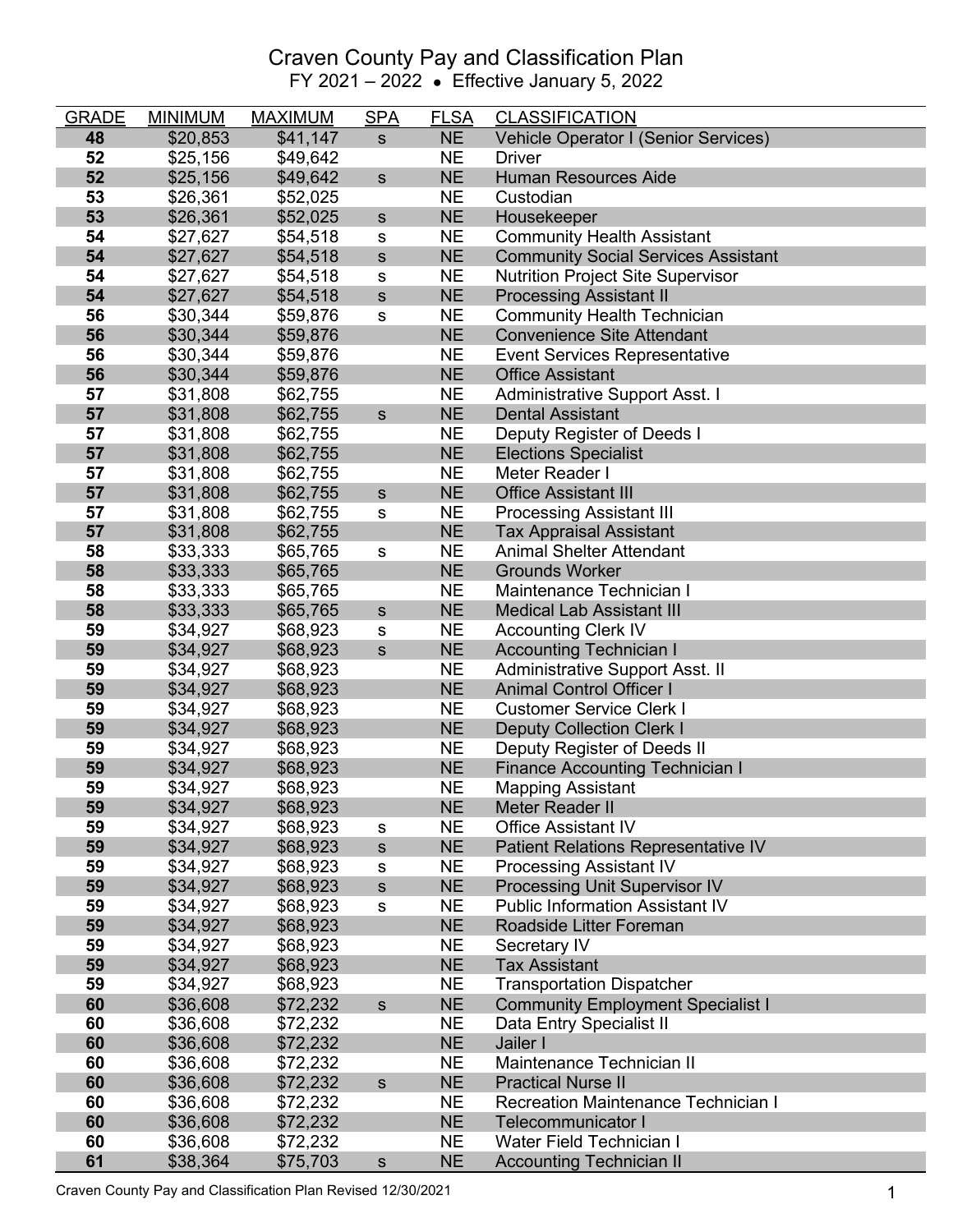| 61 | \$38,364 | \$75,703 | ${\tt S}$     | <b>NE</b> | <b>Administrative Services Assistant V</b> |
|----|----------|----------|---------------|-----------|--------------------------------------------|
| 61 | \$38,364 | \$75,703 |               | <b>NE</b> | <b>Administrative Support Asst. III</b>    |
| 61 | \$38,364 | \$75,703 | ${\mathsf s}$ | <b>NE</b> | <b>Computing Support Technician I</b>      |
| 61 | \$38,364 | \$75,703 |               | <b>NE</b> | <b>Customer Service Clerk II</b>           |
| 61 | \$38,364 | \$75,703 |               | <b>NE</b> | <b>Elections Technician I</b>              |
| 61 | \$38,364 | \$75,703 |               | <b>NE</b> | <b>Finance Accounting Technician II</b>    |
| 61 | \$38,364 | \$75,703 | ${\tt S}$     | <b>NE</b> | Income Maintenance Caseworker I            |
| 61 | \$38,364 | \$75,703 |               | <b>NE</b> | Jailer I Administration                    |
| 61 | \$38,364 | \$75,703 | ${\mathsf s}$ | <b>NE</b> | <b>Office Assistant V</b>                  |
| 61 | \$38,364 | \$75,703 |               | <b>NE</b> | <b>Permitting Technician</b>               |
| 61 | \$38,364 | \$75,703 | ${\tt S}$     | <b>NE</b> | Processing Unit Supervisor V               |
| 61 | \$38,364 | \$75,703 |               | <b>NE</b> | <b>Property Mapper</b>                     |
| 61 | \$38,364 | \$75,703 |               | <b>NE</b> | Recreation Maintenance Technician II       |
| 61 | \$38,364 | \$75,703 |               | <b>NE</b> | Sales and Marketing Assistant              |
| 62 | \$40,210 | \$79,336 |               | <b>NE</b> | Jailer II                                  |
| 62 | \$40,210 | \$79,336 |               | <b>NE</b> | Lead Groundskeeper/Custodian               |
| 62 | \$40,210 | \$79,336 | ${\tt S}$     | <b>NE</b> | <b>Medical Lab Technician I</b>            |
| 62 | \$40,210 | \$79,336 | $\mathsf{s}$  | <b>NE</b> | Social Worker I                            |
| 62 | \$40,210 | \$79,336 |               | <b>NE</b> | Telecommunicator II                        |
| 62 | \$40,210 | \$79,336 |               | <b>NE</b> | Vehicle Mechanic I                         |
| 63 | \$42,135 | \$83,140 | ${\mathsf s}$ | <b>NE</b> | <b>Accounting Technician III</b>           |
| 63 | \$42,135 | \$83,140 | $\mathsf{s}$  | <b>NE</b> | <b>Administrative Assistant I</b>          |
| 63 | \$42,135 | \$83,140 |               | <b>NE</b> | <b>Assistant Register of Deeds</b>         |
| 63 | \$42,135 | \$83,140 |               | <b>NE</b> | <b>Bailiff</b>                             |
| 63 | \$42,135 | \$83,140 | ${\mathsf s}$ | <b>NE</b> | <b>Computing Support Technician II</b>     |
| 63 | \$42,135 | \$83,140 |               | <b>NE</b> | <b>Deputy Collection Clerk III</b>         |
| 63 | \$42,135 | \$83,140 |               | <b>NE</b> | Deputy Sheriff (Animal Control)            |
| 63 | \$42,135 | \$83,140 |               | <b>NE</b> | <b>Deputy Sheriff (Civil)</b>              |
| 63 | \$42,135 | \$83,140 |               | <b>NE</b> | Deputy Sheriff (Civil/Jail)                |
| 63 | \$42,135 | \$83,140 |               | <b>NE</b> | Deputy Sheriff (EOMP)                      |
| 63 | \$42,135 | \$83,140 |               | <b>NE</b> | Deputy Sheriff (Patrol)                    |
| 63 | \$42,135 | \$83,140 |               | <b>NE</b> | Deputy Sheriff (Transport)                 |
| 63 | \$42,135 | \$83,140 |               | <b>NE</b> | <b>Finance Accounting Technician III</b>   |
| 63 | \$42,135 | \$83,140 | $\mathbf S$   | <b>NE</b> | Foreign Language Interpreter II            |
| 63 | \$42,135 | \$83,140 |               | <b>NE</b> | Human Resources Technician II              |
| 63 | \$42,135 | \$83,140 | $\mathbb S$   | <b>NE</b> | <b>HR Placement Specialist</b>             |
| 63 | \$42,135 | \$83,140 | ${\tt S}$     | <b>NE</b> | Income Maintenance Caseworker II           |
| 63 | \$42,135 | \$83,140 | $\mathsf{s}$  | <b>NE</b> | <b>Nutritionist I</b>                      |
| 63 | \$42,135 | \$83,140 |               | <b>NE</b> | Payroll Technician III                     |
| 63 | \$42,135 | \$83,140 |               | <b>NE</b> | <b>Senior Permitting Technician</b>        |
| 63 | \$42,135 | \$83,140 |               | <b>NE</b> | <b>Veteran Services Officer</b>            |
| 63 | \$42,135 | \$83,140 | ${\sf s}$     | <b>NE</b> | <b>Volunteer Services Coordinator</b>      |
| 64 | \$44,160 | \$87,134 |               | Е         | <b>Animal Control Supervisor</b>           |
| 64 | \$44,160 | \$87,134 |               | E         | <b>Customer Service Supervisor</b>         |
| 64 | \$44,160 | \$87,134 |               | <b>NE</b> | Deputy Sheriff (School Resource Officer)   |
| 64 | \$44,160 | \$87,134 |               | <b>NE</b> | Deputy Sheriff (Zone)                      |
| 64 | \$44,160 | \$87,134 |               | <b>NE</b> | E911 Geo. Info. Sys./Global Pos. Sys.      |
| 64 | \$44,160 | \$87,134 |               | E         | <b>Jail Supervisor</b>                     |
| 64 | \$44,160 | \$87,134 |               | <b>NE</b> | Maintenance Technician III                 |
| 64 | \$44,160 | \$87,134 | $\mathsf{s}$  | <b>NE</b> | <b>Medical Lab Technician II</b>           |
| 64 | \$44,160 | \$87,134 |               | <b>NE</b> | <b>Natural Resources Conservationist</b>   |
| 64 | \$44,160 | \$87,134 |               | <b>NE</b> | <b>Tax Collection Specialist</b>           |
| 64 | \$44,160 | \$87,134 |               | <b>NE</b> | <b>Water Field Technician II</b>           |
| 64 | \$44,160 | \$87,134 |               | <b>NE</b> | <b>Water Plant Operator</b>                |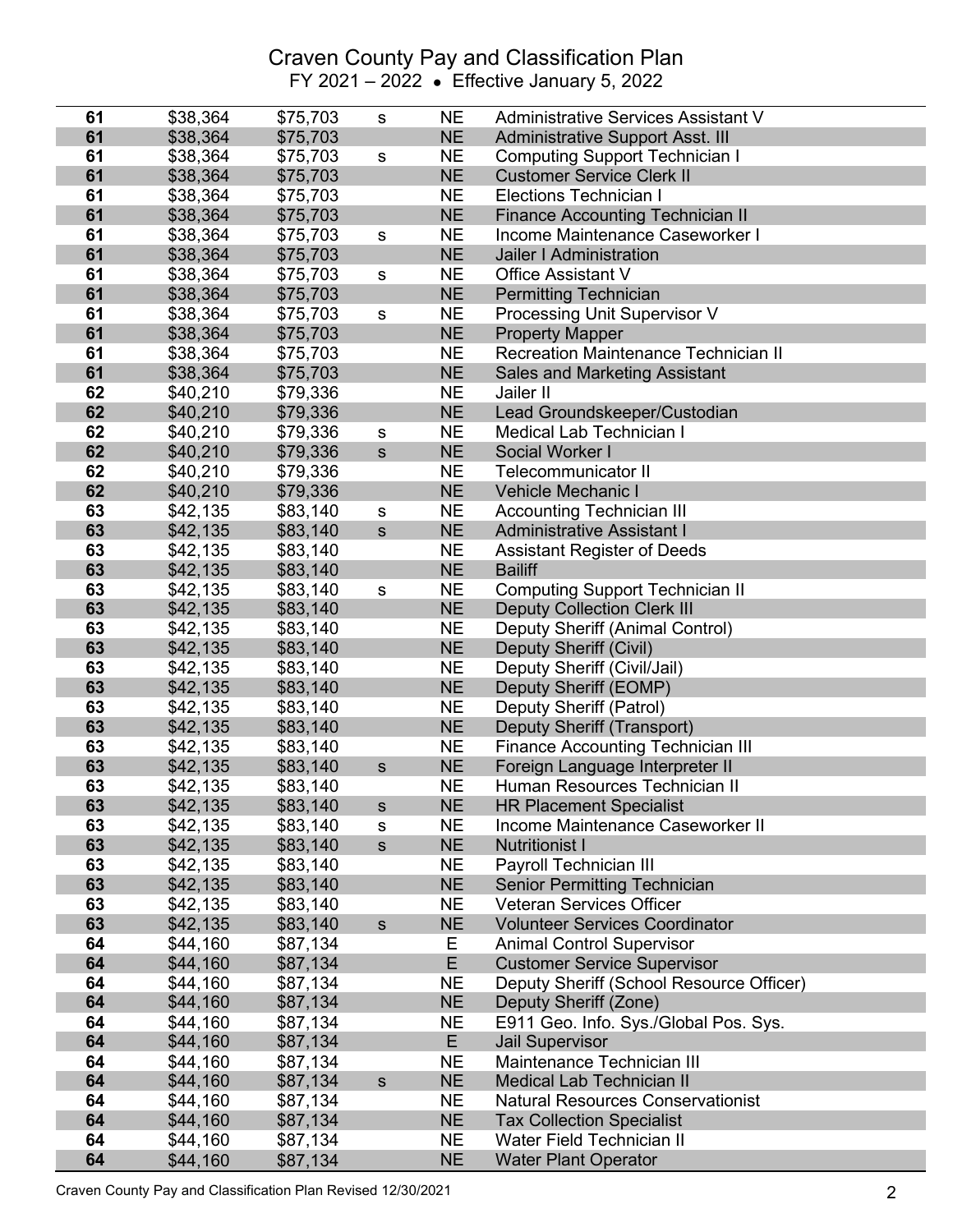| 65       | \$46,280             | \$91,315               | s             | <b>NE</b>              | <b>Administrative Assistant II</b>                              |
|----------|----------------------|------------------------|---------------|------------------------|-----------------------------------------------------------------|
| 65       | \$46,280             | \$91,315               |               | <b>NE</b>              | <b>Administrative Assistant/EMS</b>                             |
| 65       | \$46,280             | \$91,315               |               | <b>NE</b>              | <b>Animal Cruelty Investigator</b>                              |
| 65       | \$46,280             | \$91,315               |               | <b>NE</b>              | Deputy Clerk to the Board                                       |
| 65       | \$46,280             | \$91,315               |               | <b>NE</b>              | Deputy Sheriff (Admin-Sgt.)                                     |
| 65       | \$46,280             | \$91,315               |               | <b>NE</b>              | Deputy Sheriff (Investigator Narcotics)                         |
| 65       | \$46,280             | \$91,315               |               | <b>NE</b>              | Deputy Sheriff (Investigator)                                   |
| 65       | \$46,280             | \$91,315               |               | <b>NE</b>              | Deputy Sheriff (Sgt.- Bailiff)                                  |
| 65       | \$46,280             | \$91,315               |               | <b>NE</b>              | Deputy Sheriff (Sgt.- Civil)                                    |
| 65       | \$46,280             | \$91,315               |               | <b>NE</b>              | Deputy Sheriff (Sgt.- EOMP)                                     |
| 65       | \$46,280             | \$91,315               |               | <b>NE</b>              | Deputy Sheriff (Sgt.- K-9)                                      |
| 65       | \$46,280             | \$91,315               |               | <b>NE</b>              | Deputy Sheriff (Sgt.- Patrol)                                   |
| 65       | \$46,280             | \$91,315               |               | <b>NE</b>              | Deputy Sheriff (Sgt.- School Resource Officer)                  |
| 65       | \$46,280             | \$91,315               |               | <b>NE</b>              | Deputy Sheriff (Sgt.- Zone)                                     |
| 65       | \$46,280             | \$91,315               |               | <b>NE</b>              | <b>Finance Accounting Technician IV</b>                         |
| 65       | \$46,280             | \$91,315               | $\mathbf S$   | <b>NE</b>              | Income Maintenance Caseworker III                               |
| 65       | \$46,280             | \$91,315               | s             | <b>NE</b>              | Income Maintenance Investigator II                              |
| 65       | \$46,280             | \$91,315               | S             | E.                     | Income Maintenance Supervisor I                                 |
| 65       | \$46,280             | \$91,315               |               | <b>NE</b>              | Jail Administrative Coordinator                                 |
| 65       | \$46,280             | \$91,315               |               | <b>NE</b>              | <b>Planning Technician</b>                                      |
| 65       | \$46,280             | \$91,315               | S             | <b>NE</b>              | <b>Public Health Education Specialist</b>                       |
| 65       | \$46,280             | \$91,315               |               | <b>NE</b>              | <b>Vehicle Mechanic II</b>                                      |
| 66       | \$48,508             | \$95,695               |               | Е                      | <b>Assistant Chief Jailer</b>                                   |
| 66       | \$48,508             | \$95,695               |               | <b>NE</b>              | <b>Communications Supervisor</b>                                |
| 66       | \$48,508             | \$95,695               |               | <b>NE</b>              | Deputy Sheriff (Sgt. Invest.)                                   |
| 66       | \$48,508             | \$95,695               |               | <b>NE</b>              | Fire Inspector I                                                |
| 66       | \$48,508             | \$95,695               |               | <b>NE</b>              | <b>HVAC/Refrigeration Technician I</b>                          |
| 66       | \$48,508             | \$95,695               |               | <b>NE</b>              | Information Technology Support Technician                       |
| 66       | \$48,508             | \$95,695               |               | <b>NE</b>              | <b>Mobility Manager</b>                                         |
| 66       | \$48,508             | \$95,695               |               | <b>NE</b>              | <b>Natural Resource Conservationist II</b>                      |
| 66       | \$48,508             | \$95,695               | ${\sf s}$     | <b>NE</b>              | <b>Nutritionist II</b>                                          |
| 66       | \$48,508             | \$95,695               |               | <b>NE</b>              | Payroll Technician IV                                           |
| 66       | \$48,508             | \$95,695               |               | <b>NE</b>              | Personal Computer Technician                                    |
| 66       | \$48,508             | \$95,695               |               | E                      | <b>Recreation Program Manager</b>                               |
| 66       | \$48,508             | \$95,695               | s             | <b>NE</b>              | Social Worker II                                                |
| 66       | \$48,508             | \$95,695               |               | <b>NE</b>              | <b>Water Plant Operator II</b>                                  |
| 67       | \$50,834             | \$100,288              | s             | Е                      | Administrative Officer I                                        |
| 67<br>67 | \$50,834             | \$100,288              |               | <b>NE</b>              | Appraiser I (Real Estate)<br><b>Building Codes Inspector II</b> |
| 67       | \$50,834<br>\$50,834 | \$100,288<br>\$100,288 | $\mathsf{s}$  | <b>NE</b><br><b>NE</b> | <b>Community Support Services Manager</b>                       |
| 67       | \$50,834             | \$100,288              |               | Е                      | Deputy Sheriff (LT.-Civil)                                      |
| 67       | \$50,834             | \$100,288              |               | E                      | Deputy Sheriff (LT.-Comm.)                                      |
| 67       | \$50,834             | \$100,288              |               | E                      | Deputy Sheriff (LT.-Crime Lab)                                  |
| 67       | \$50,834             | \$100,288              |               | E                      | Deputy Sheriff (LT.-Patrol)                                     |
| 67       | \$50,834             | \$100,288              |               | E                      | Deputy Sheriff (LT.-School Resource Officer)                    |
| 67       | \$50,834             | \$100,288              | ${\sf s}$     | <b>NE</b>              | <b>Environmental Health Specialist</b>                          |
| 67       | \$50,834             | \$100,288              | s             | Е                      | Human Services Coordinator III                                  |
| 67       | \$50,834             | \$100,288              | S             | E                      | Income Maintenance Supervisor II                                |
| 67       | \$50,834             | \$100,288              |               | <b>NE</b>              | Payroll Administrator                                           |
| 67       | \$50,834             | \$100,288              |               | <b>NE</b>              | Planner I                                                       |
| 68       | \$53,274             | \$105,106              |               | Ε                      | <b>Assistant Solid Waste Director</b>                           |
| 68       | \$53,274             | \$105,106              |               | E                      | <b>Assistant Transportation Director</b>                        |
| 68       | \$53,274             | \$105,106              |               | <b>NE</b>              | <b>Building Codes Inspector III</b>                             |
| 68       | \$53,274             | \$105,106              | ${\mathsf s}$ | <b>NE</b>              | <b>Chemistry Technician III</b>                                 |

Craven County Pay and Classification Plan Revised 12/30/2021 3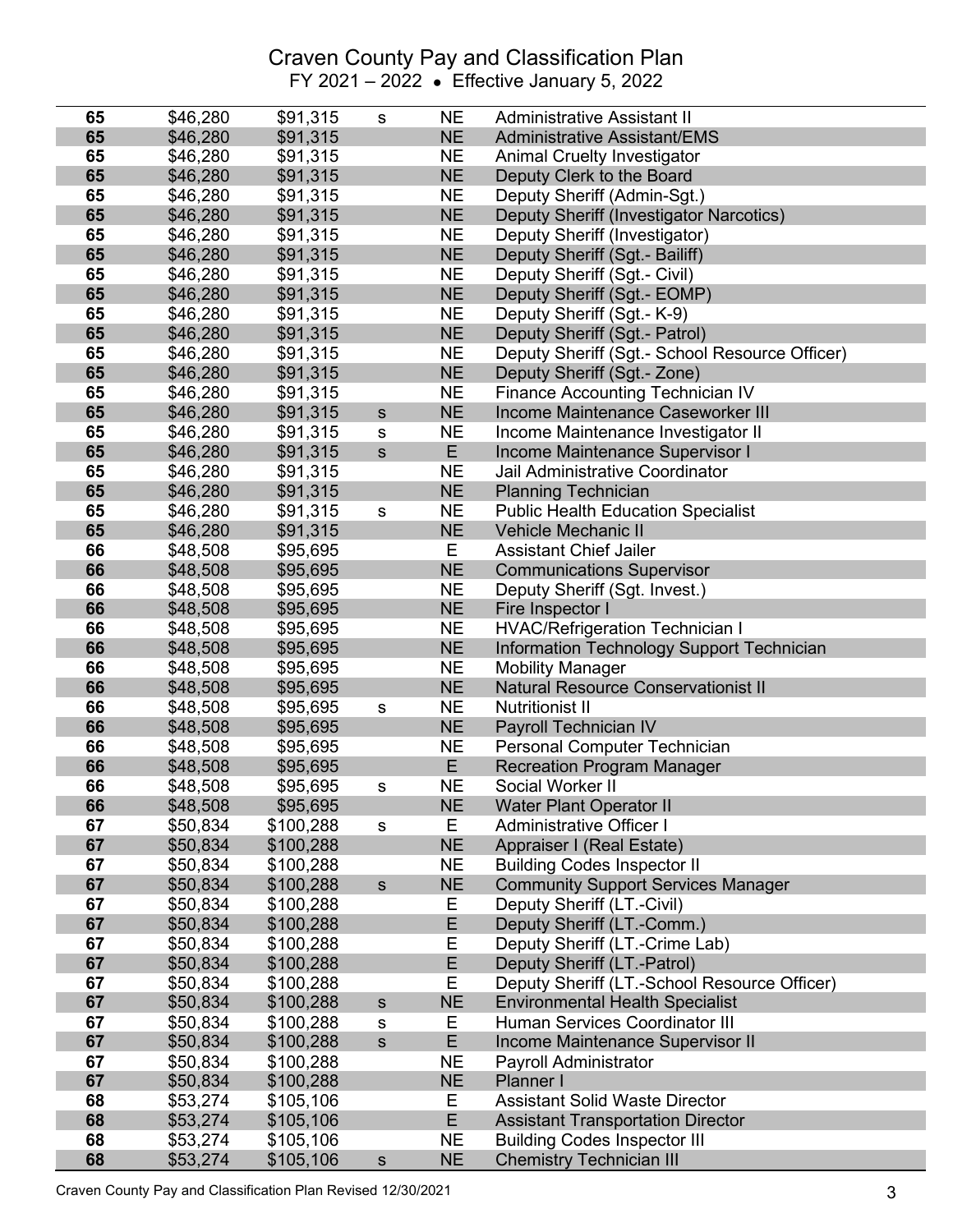| 68       | \$53,274             | \$105,106              |               | Е         | <b>Chief Jailer</b>                                     |
|----------|----------------------|------------------------|---------------|-----------|---------------------------------------------------------|
| 68       | \$53,274             | \$105,106              | ${\mathsf s}$ | E.        | <b>Clinical Chaplain I</b>                              |
| 68       | \$53,274             | \$105,106              | S             | <b>NE</b> | Computer Systems Administrator I                        |
| 68       | \$53,274             | \$105,106              | ${\sf S}$     | <b>NE</b> | Day Care Services Coordinator I                         |
| 68       | \$53,274             | \$105,106              |               | Е         | Deputy Sheriff (LT. -Admin. Officer)                    |
| 68       | \$53,274             | \$105,106              |               | E         | Deputy Sheriff (LT. Bailiff/Transport Admin.)           |
| 68       | \$53,274             | \$105,106              |               | E         | Deputy Sheriff (LT.-Investig.)                          |
| 68       | \$53,274             | \$105,106              |               | <b>NE</b> | Geo. Info. Systems Application Developer                |
| 68       | \$53,274             | \$105,106              |               | <b>NE</b> | <b>HVAC/Refrigeration Maintenance Technician II</b>     |
| 68       | \$53,274             | \$105,106              |               | E.        | <b>Information and Communication Specialist II</b>      |
| 68       | \$53,274             | \$105,106              |               | <b>NE</b> | <b>Information Technology Database Analyst</b>          |
| 68       | \$53,274             | \$105,106              |               | <b>NE</b> | Information Technology PC/Web Technician                |
| 68       | \$53,274             | \$105,106              | ${\sf s}$     | <b>NE</b> | Medical Lab Technologist I                              |
| 68       | \$53,274             | \$105,106              |               | E         | <b>Recreation and Parks Assistant Director</b>          |
| 68       | \$53,274             | \$105,106              | ${\mathsf s}$ | Е         | <b>Public Health Nurse I</b>                            |
| 68       | \$53,274             | \$105,106              | $\mathsf{s}$  | <b>NE</b> | Social Worker III                                       |
| 69       | \$55,826             | \$110,146              |               | <b>NE</b> | <b>Building Codes Inspector IV</b>                      |
| 69       | \$55,826             | \$110,146              | ${\mathsf s}$ | <b>NE</b> | <b>Environmental Health Program Specialist</b>          |
| 69       | \$55,826             | \$110,146              | ${\sf s}$     | Е         | Income Maintenance Supervisor III                       |
| 69       | \$55,826             | \$110,146              |               | <b>NE</b> | <b>Information Technology Computing Specialist</b>      |
| 69       | \$55,826             | \$110,146              |               | <b>NE</b> | Planner II                                              |
| 69       | \$55,826             | \$110,146              | $\mathsf{s}$  | E         | Social Work Supervisor II                               |
| 70       | \$58,505             | \$115,436              | S             | E         | <b>Administrative Officer II</b>                        |
| 70       | \$58,505             | \$115,436              |               | <b>NE</b> | Appraiser II (Real Estate)                              |
| 70       | \$58,505             | \$115,436              |               | Ε         | Assistant to the County Manager                         |
| 70       | \$58,505             | \$115,436              |               | E         | <b>Assistant Facilities Director</b>                    |
| 70       | \$58,505             | \$115,436              |               | Ε         | <b>Assistant Water Superintendent</b>                   |
| 70       | \$58,505             | \$115,436              |               | E         | <b>Budget Analyst</b>                                   |
| 70       | \$58,505             | \$115,436              |               | Ε         | <b>Director of Elections</b>                            |
| 70       | \$58,505             | \$115,436              |               | E         | <b>Environment Health Supervisor I</b>                  |
| 70       | \$58,505             | \$115,436              |               | <b>NE</b> | <b>Information Technology Network Analyst</b>           |
| 70       | \$58,505             | \$115,436              | $\mathsf{s}$  | E         | <b>Nutrition Program Director I</b>                     |
| 70       | \$58,505             | \$115,436              |               | Е         | <b>Personal Property Manager</b>                        |
| 70       | \$58,505             | \$115,436              | $\mathsf{s}$  | E         | <b>Public Health Nurse II</b>                           |
| 70       | \$58,505             | \$115,436              | ${\tt S}$     | <b>NE</b> | <b>Quality Assurance Specialist II</b>                  |
| 70       | \$58,505             | \$115,436              | S             | <b>NE</b> | <b>Social Worker IA&amp;T</b>                           |
| 70       | \$58,505             | \$115,436              | s             | NE        | Soil Scientist I                                        |
| 70       | \$58,505             | \$115,436              |               | Е         | <b>Tax Collection Manager</b>                           |
| 71       | \$61,314             | \$120,978              |               | Ε         | Captain of Jail Administration                          |
| 71       | \$61,314             | \$120,978              |               | E         | Clerk to the Board/Administrative Officer               |
| 71       | \$61,314             | \$120,978              |               | Ε         | Deputy Sheriff (Capt. Special Operations)               |
| 71       | \$61,314             | \$120,978              |               | E         | Deputy Sheriff (Capt. Civil)                            |
| 71       | \$61,314             | \$120,978<br>\$120,978 |               | Ε         | Deputy Sheriff (Capt. Criminal)                         |
| 71<br>71 | \$61,314             |                        |               | E<br>Е    | Drug Task Force Capt.<br><b>Public Health Nurse III</b> |
| 71       | \$61,314<br>\$61,314 | \$120,978<br>\$120,978 | S             | E         | <b>Purchasing Agent</b>                                 |
| 71       | \$61,314             | \$120,978              |               | Ε         | <b>Senior Planner</b>                                   |
| 72       | \$64,260             | \$126,781              |               | E         | Accountant                                              |
| 72       | \$64,260             | \$126,781              | ${\sf s}$     | Ε         | <b>Administrative Officer III</b>                       |
| 72       | \$64,260             | \$126,781              |               | E         | <b>Emergency Services Assistant Director</b>            |
| 72       | \$64,260             | \$126,781              |               | Ε         | <b>Clinical Social Worker</b>                           |
| 72       | \$64,260             | \$126,781              | $\mathsf{s}$  | E         | <b>County Social Services Business Officer I</b>        |
| 72       | \$64,260             | \$126,781              | ${\tt S}$     | Е         | <b>Nutrition Program Director II</b>                    |
| 72       | \$64,260             | \$126,781              | ${\mathsf s}$ | E         | <b>Public Health Nursing Supervisor I</b>               |

Craven County Pay and Classification Plan Revised 12/30/2021 4